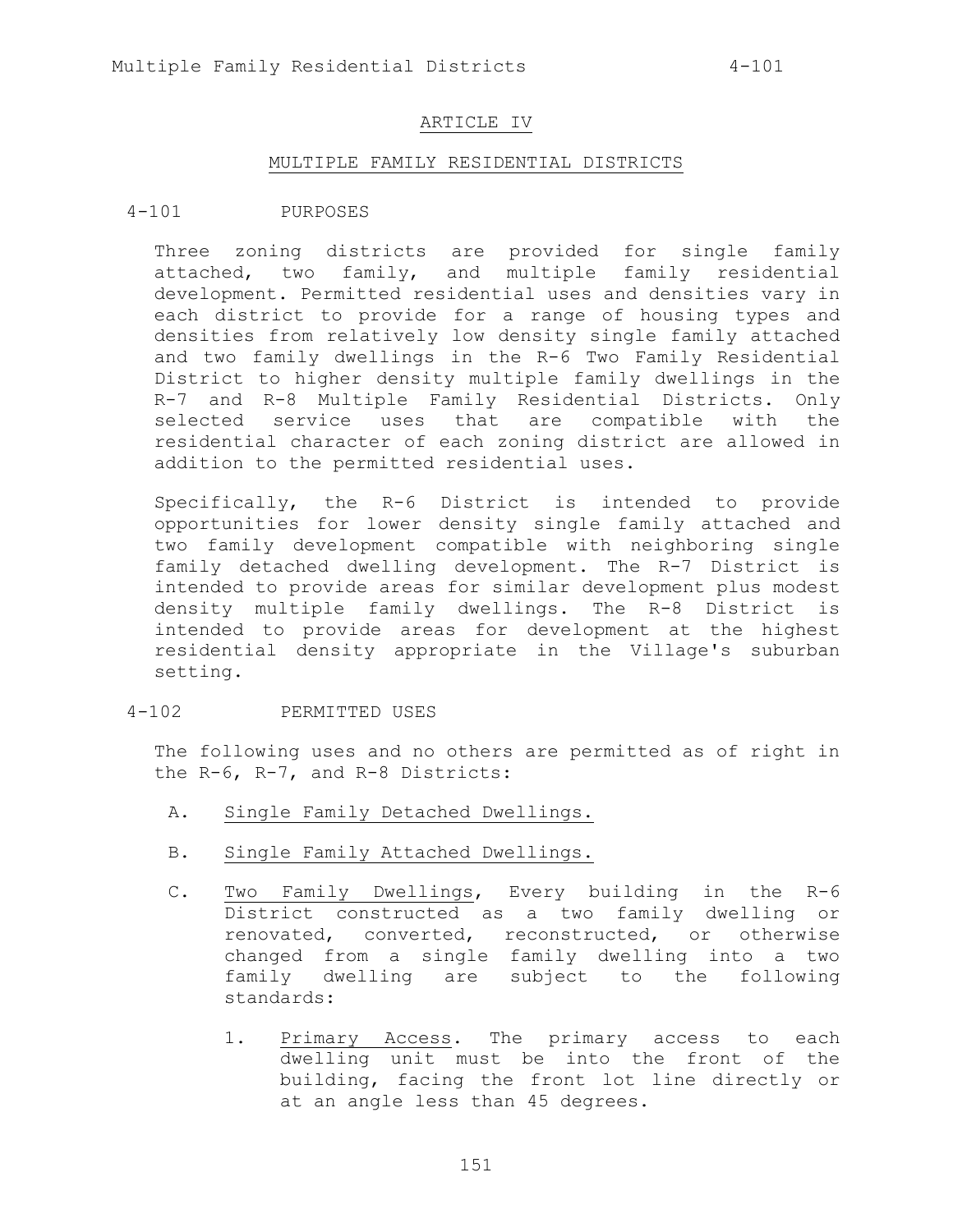- 2. Ground Floor Entrance. The primary access to each dwelling unit must serve only that dwelling unit and must be located on the first story of the building.
- 3. Vehicular Access. If the zoning lot abuts a public alley, then vehicular access to the zoning lot must be from that public alley. If the zoning lot does not abut a public alley, then the zoning lot may be accessed by a single driveway. No driveway is permitted through any required front or side yard except only if the zoning lot does not abut a public alley and does not have any other reasonable means of vehicular access.
- 4. Architectural Features. The building must be designed with features common to single family detached dwellings in La Grange, including such things as gabled, hipped, or otherwisearticulated roof lines; articulated front facades; building materials, textures, and colors compatible with surrounding single family buildings; and sizes and scale of windows, doors, porches, balconies, and similar features compatible with surrounding single family buildings. The building may not include design features typically found only on multiple family dwellings.
- 5. Landscaping. The building lot must be landscaped at least with planting along the foundation on each side facing a public street, in a manner typical of foundation plantings of surrounding single family buildings.
- 6. Applicability. These provisions regulating two family dwellings in the R-6 District are applicable to every construction of a new two family dwelling, and to every renovation, conversion, reconstruction, or other change from a single family dwelling into a two family dwelling, on and after November 1, 2009, except if a properly completed building permit application for such construction, renovation, conversion, reconstruction, or other change has been filed with the Village.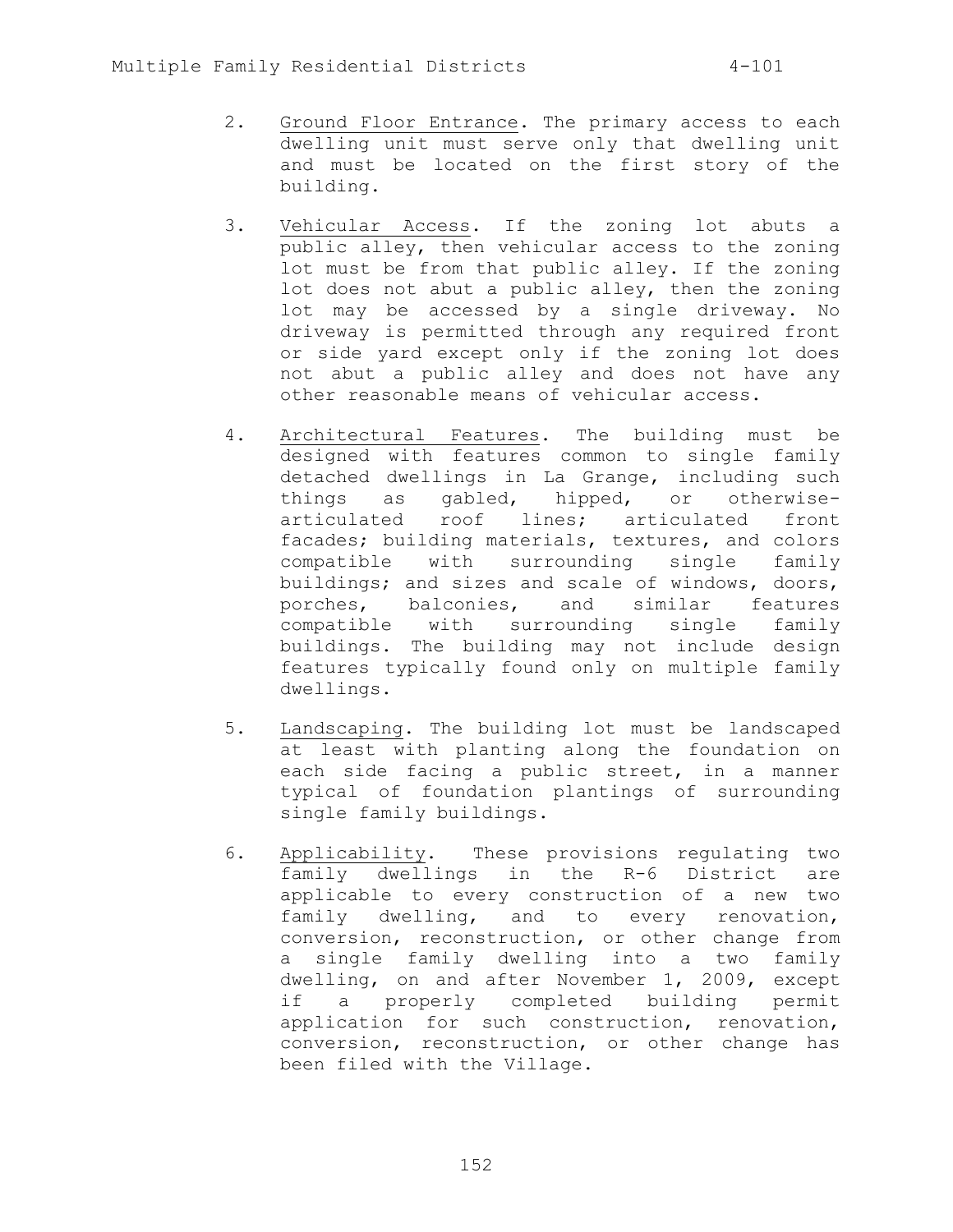- D. Multiple Family Dwellings, but only in the R-7 and R-8 Districts.
- E. Group Family Households, for up to six residents, subject to the following standards:
	- 1. Supervision. Every such facility shall provide qualified and experienced supervisory personnel sufficient in number and time on duty to satisfy all standards of every agency responsible for the licensing or regulation of the facility. The name and telephone number of at least one person having direct responsibility for the operation of the facility shall be filed with the Village Manager.
	- 2. Structure Type. Every such facility shall be located in a dwelling of the type permitted in the district in which the facility is located. No alteration of any dwelling that would prevent its future use as a dwelling unit shall be permitted.
	- 3. Availability of Services. Every such facility shall have ready access to all services necessary and appropriate to the needs of its residents for active and passive recreation, medical care, education, cultural and religious activities, consumer goods and services, and public transportation.
	- 4. Required Approvals. No such facility shall be established without the prior licensing, certification, and other approvals of every agency charged with the regulation or supervision of the facility.
- 4-103 ACCESSORY USES AND STRUCTURES

Accessory uses and structures are permitted in the R-6, R-7 and R-8 Districts subject to the provisions of Section 9-101 of this Code.

# 4-104 HOME OCCUPATIONS

Home occupations are permitted in the R-6, R-7, and R-8 Districts subject to the provisions of Section 9-102 of this Code.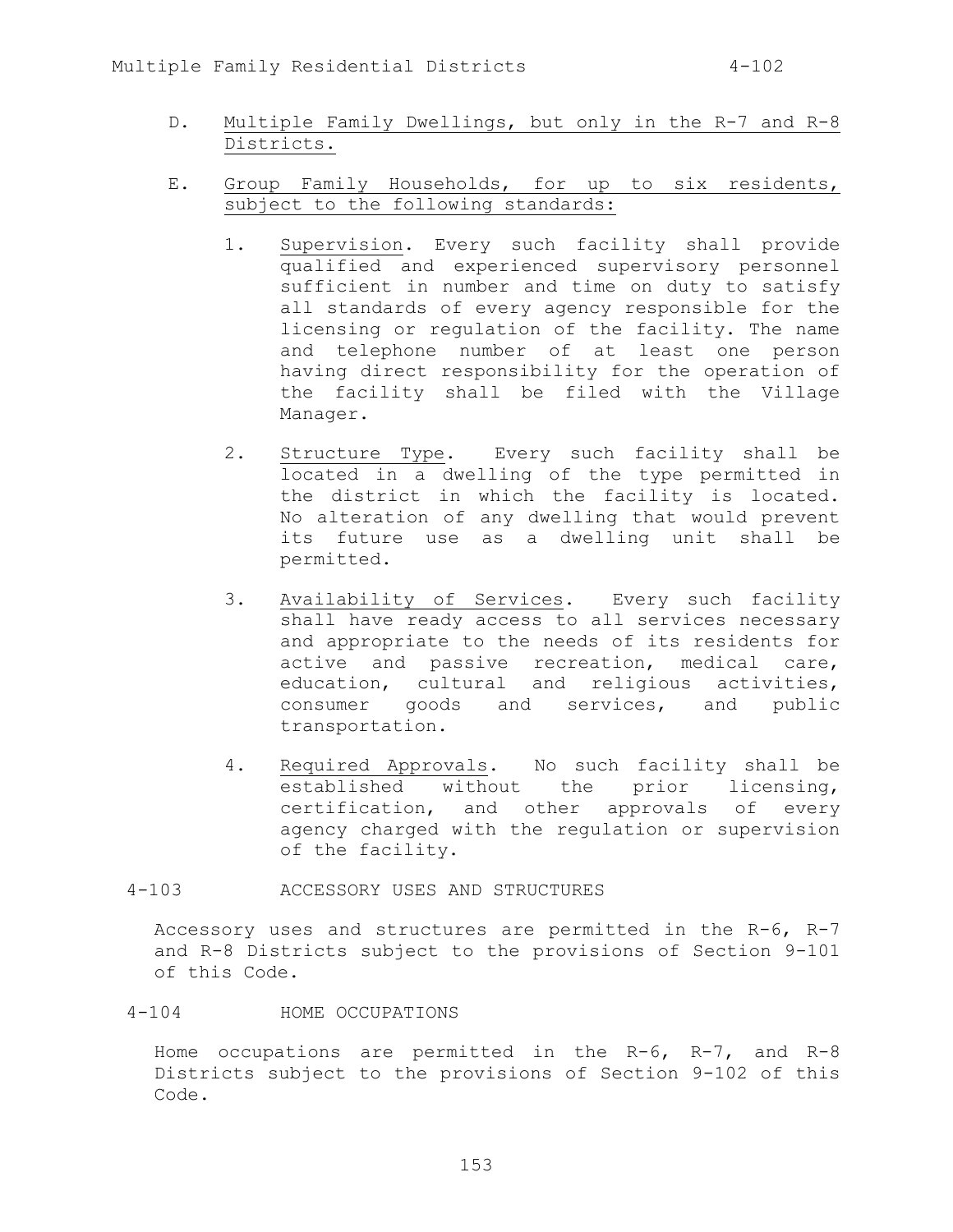# 4-105 TEMPORARY USES

Temporary uses are permitted in the R-6, R-7, and the R-8 Districts subject to the provisions of Section 9-103 of this Code.

# 4-106 SPECIAL USES

Except as specifically limited in the following paragraphs, the following uses may be permitted in the R-6, R-7, and R-8 Districts subject to the issuance of a special use permit as provided in Section 14-401 of this Code and subject to the additional standards hereinafter set forth.

- A. Senior Citizen Housing, but only in the R-7 and R-8 Districts and subject to the following additional standards:
	- 1. Special Design Requirements. Every senior citizen housing dwelling shall be so designed and constructed as to be convertible to a dwelling allowed as a permitted use in the district in which the senior citizen housing is located. This requirement shall not be satisfied by a design for conversion to a nursing or personal care facility.
	- 2. Special Parking Requirements. If conversion of a senior citizen housing dwelling to a dwelling allowed as a permitted use as aforesaid would require more off-street parking or loading than is required for the senior citizen housing, then the development shall provide sufficient excess landscaped open space to accommodate such additional parking without violating any of the yard requirements applicable to the permitted use.
	- 3. Community Need. No special use permit for senior citizen housing shall be granted except on evidence satisfactory to the Board of Trustees that there is, and will for the foreseeable future continue to be, a ready market demand among current area residents for all of the dwelling units in the senior housing development.
	- 4. Location. Every senior citizen housing development shall be located in an area of the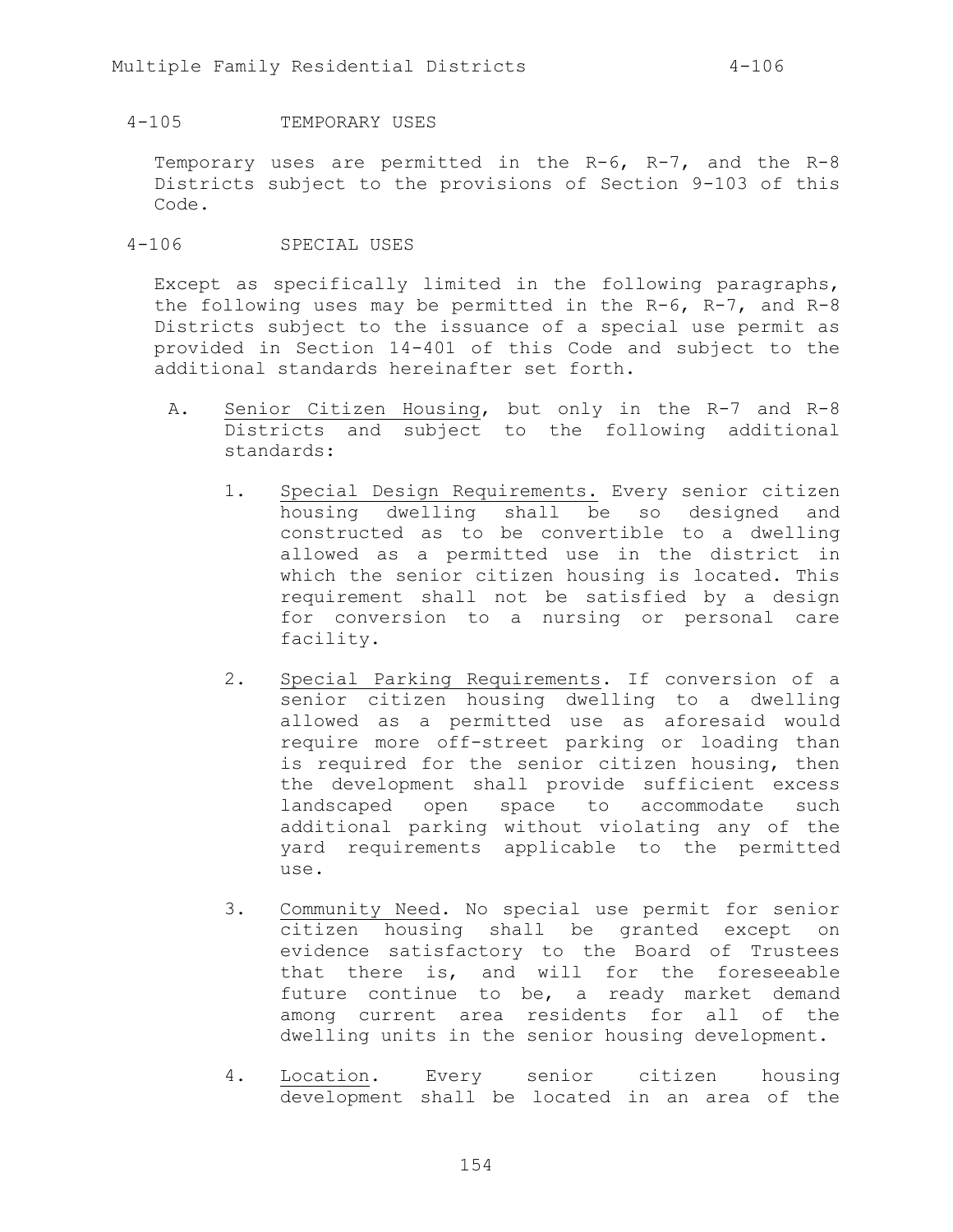Village that is conducive to the special needs of senior citizens. This will typically require a location with convenient access to public transportation, retail stores, and medical services.

- 5. Facilities and Supervision. Every senior citizen housing development shall provide such on-site facilities and staff as may be necessary and appropriate to satisfy the social, cultural, recreational, and, where appropriate, medical needs of its residents. The name and telephone number of at least one person having direct responsibility for the operation of the development shall be listed in the La Grange telephone directory under the name of the development.
- 6. Required Approvals. No senior citizen housing development shall be established without the prior licensing, certification, or other approval of every public agency charged with the regulation or supervision of any facet of the activity of the proposed facility. Every application for a special use permit for a senior citizen housing development shall set forth each agency that must approve the establishment or operation of the facility and shall be accompanied by a formal acknowledgment of approval from such agency. If any such approval has not been secured, then the application shall set forth the status of each such application and shall state any facts known to the applicant that might have contributed to the delay of any required approval that has not been obtained as of the time of the filing of the application for a special use permit.
- 7. Financial Stability. No special use permit for senior citizen housing shall be granted unless the applicant therefore shall establish, to the satisfaction of the Board of Trustees, that there exists a reasonably certain source of continuous and sufficient funds to provide for the operation and maintenance of such facility in accordance with the representations of the application and the various standards applicable to such facility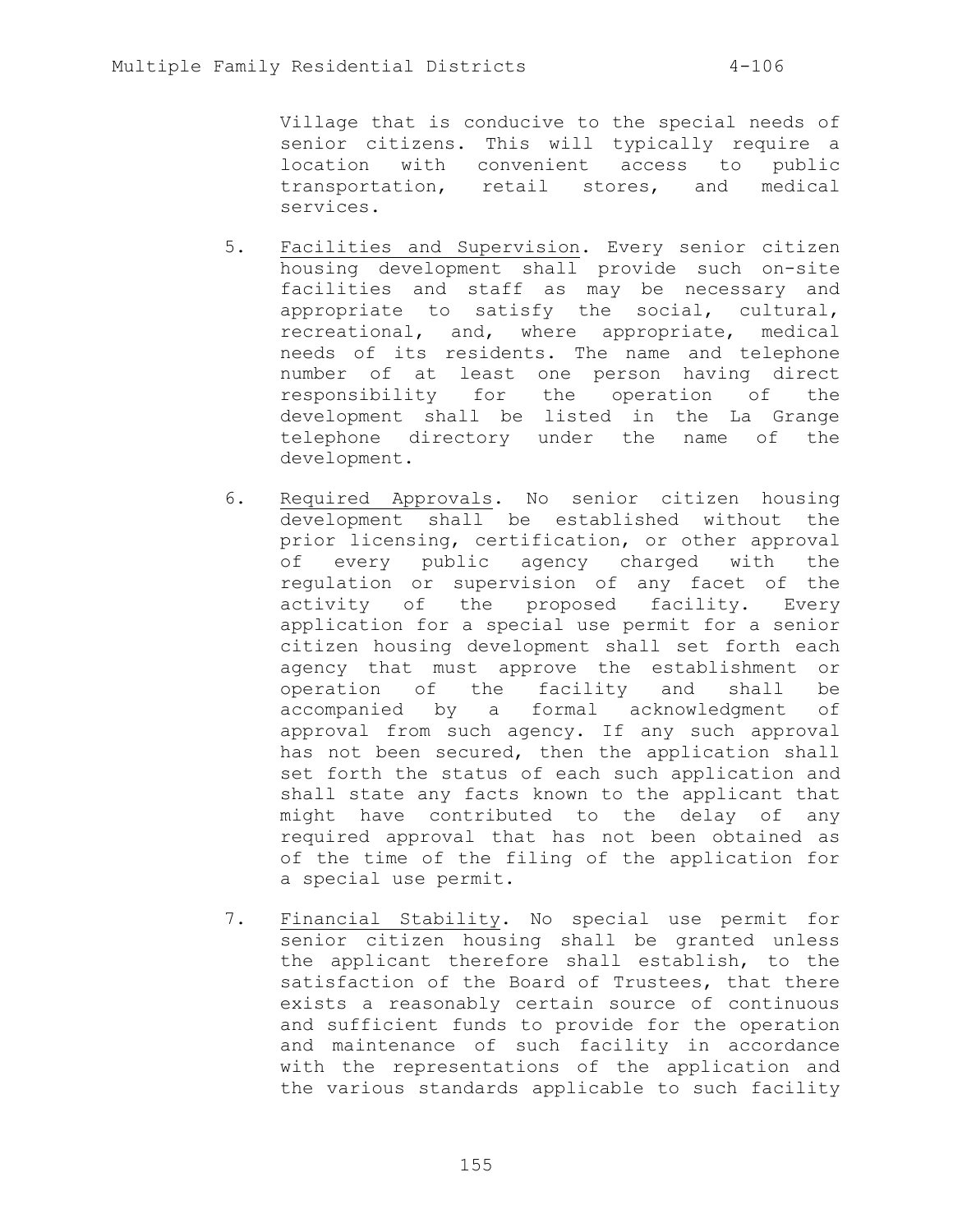by reason of this Code and other laws and regulations.

- B. Nursing and Personal Care Facilities, but only in the R-7 and R-8 Districts and subject to the following additional standards:
	- 1. Supervision. Every nursing or personal care facility shall provide qualified and experienced supervisory personnel, in sufficient numbers and during sufficient and appropriate hours of the day, to meet all standards of any agency responsible for the licensing or regulation of the nursing or personal care facility and such additional services as may be required by the Board of Trustees. The minimum standards for supervision. The name and telephone number of at least one person having direct responsibility for the operation of the facility shall be listed in the La Grange telephone directory under the name of the facility.
	- 2. Availability of Facilities. Every nursing and personal care facility shall be provided with, or have ready access to, facilities and services necessary and appropriate to the needs of its residents for active and passive recreation; medical care; educational, cultural, and religious activities; consumer goods and services; and public transportation.
	- 3. Required Approvals. No special use permit for a nursing or personal care facility shall be granted unless the applicant therefore shall first present proof of the licensing, certification, or other approval of every public agency charged with the regulation or supervision of any facet of the activity of the proposed facility. Every application for a special use permit for a nursing or personal care facility shall set forth each agency that must approve the establishment or operation of the facility and shall be accompanied by a formal acknowledgment of approval from each such agency. If any such approval has not been secured, then the application shall set forth the status of each such application and shall state any facts known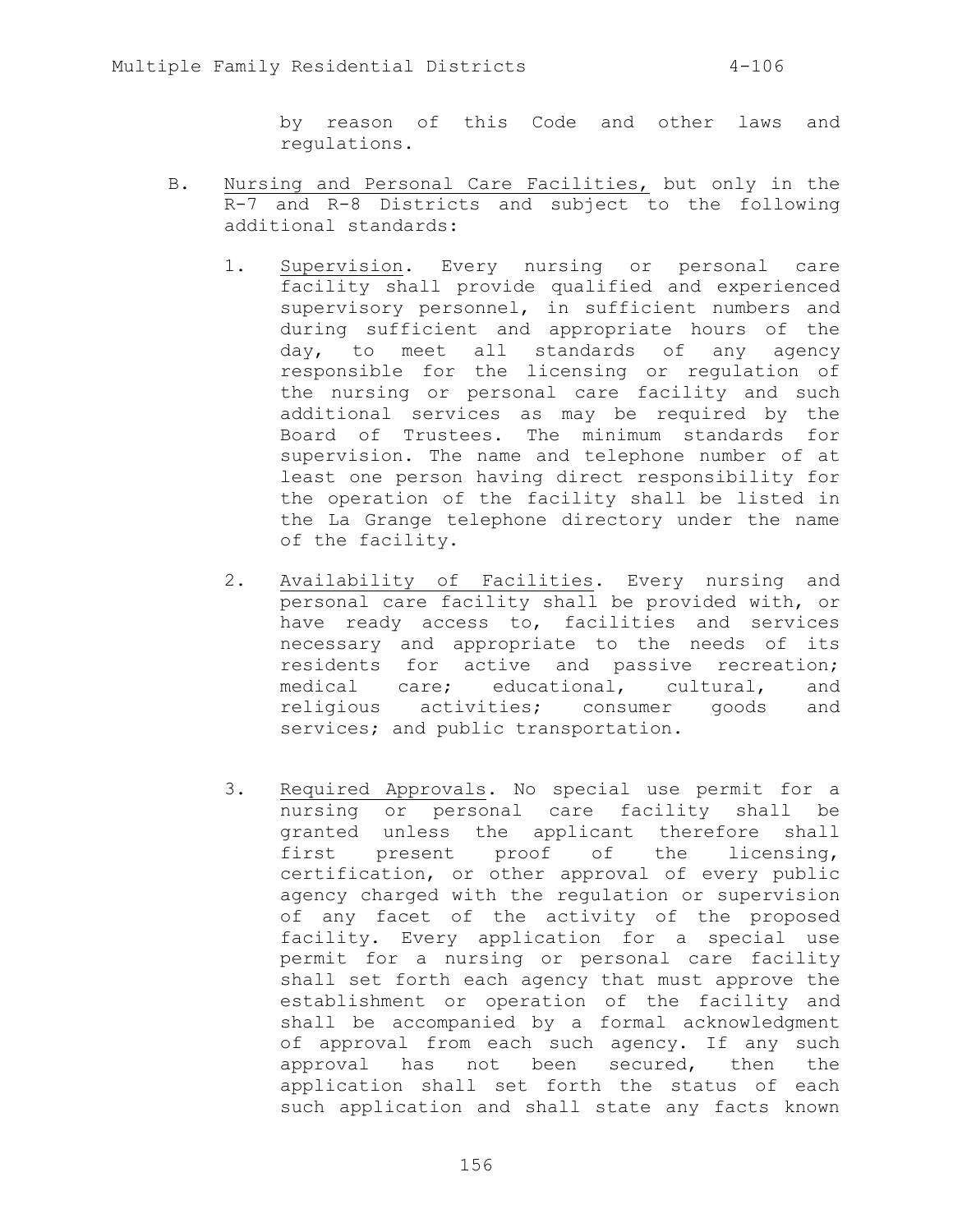to the applicant that might have contributed to the delay of any required approval that has not been obtained as of the time of the filing of the application for a special use permit.

- 4. Financial Stability. No special use permit for a nursing or personal care facility shall be granted unless the applicant therefore shall establish, to the satisfaction of the Board of Trustees, that there exists a reasonably certain source of continuous and sufficient funds to provide for the operation and maintenance of such facility in accordance with the representations of the application and the various standards applicable to such facility by reason of this Code and other laws and regulations.
- C. Congregate Housing, for up to 10 residents, subject to the standards set forth in Subsection 4-102E of this Code and provided, however, that no such facility shall be located within 800 feet of any existing group family household or other existing congregate housing facility, regardless of whether such existing group family household or other congregate housing facility is located within the Village.
- D. Planned Developments, subject to the special procedures and standards set forth in Section 14-504 and 14-505 of this Code and subject to the additional standard that uses in planned developments in the R-6, R-7, and R-8 Districts shall be limited to the permitted, special, accessory, and temporary uses as otherwise permitted in the districts in which the planned development is located.
- E. Public Utility Stations, subject to the following additional standards:
	- 1. Structure Appearance and Screening. All structures either shall have exteriors that give the appearance of a structure permitted in the district where located or shall comply with the buffer and landscape requirements applicable to non-dwelling uses abutting a residential district pursuant to Subsection 9-104H of this Code.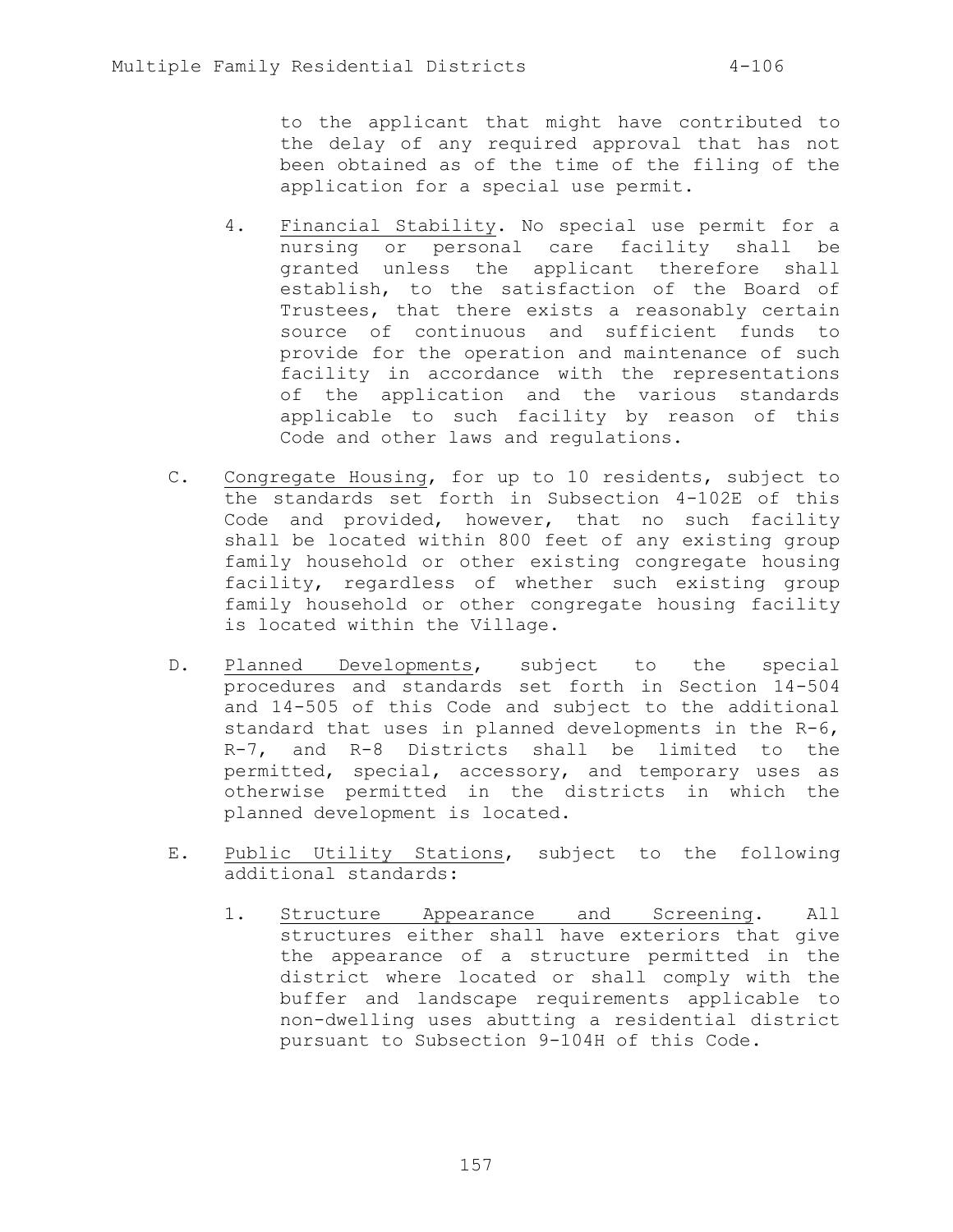- 2. Safety Fencing. All such uses shall be fenced when any hazard to the safety of human or animal life is present.
- 3. Service and Storage Prohibited. No service or storage yard or structure shall be permitted except as permitted for other uses in the district.
- 4-107 LOADING REQUIREMENTS

The parking and loading requirements applicable in the R-6, R-7, and R-8 Districts are set forth in Sections 10-101 and 10-102 of this Code.

## 4-108 SIGN REGULATIONS

Sign regulations applicable in the R-6, R-7, and R-8 Districts are set forth in Article XI of this Code.

4-109 BUFFERS, LANDSCAPING AND FENCES

Requirements relating to buffering and landscaping of certain uses and structures and fences in the R-6, R-7 and R-8 Districts are set forth in the following table. Footnote references appear in Subsection H of this Section at the end of the table.

## 4-110 BULK, YARD, AND SPACE REQUIREMENTS

The building height, lot, yard, setback, dwelling size, and coverage requirements applicable in the R-6, R-7, and R-8 Districts are set forth in the following table. Footnote references appear in Subsection H of this Section at the end of the table.

| R-6 | $R - 7$ | $R-8$ |
|-----|---------|-------|
|     |         |       |

A. Height<sup>(1)</sup>

| 1. Stories | (whichever | $2.5$ 2.5 |    | $\overline{3}$ |
|------------|------------|-----------|----|----------------|
| Feet       | less)      | 35        | 35 | $45^{(2)}$     |

- B. Minimum Lot Area and Dimensions<sup>(3)</sup>
	- 1. Total Lot Area (square feet)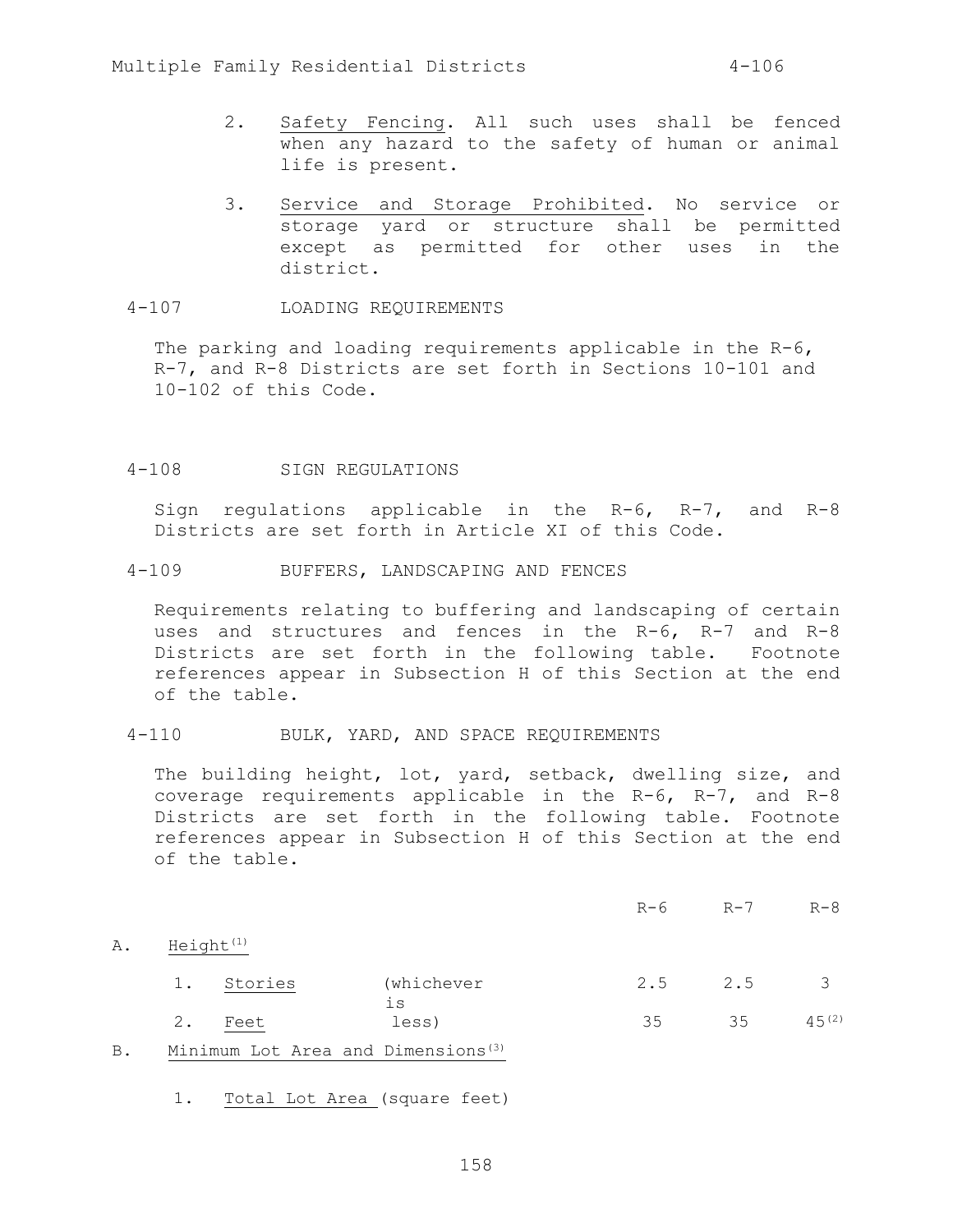|                                 |                                                                                                                           | $R-6$                                    | $R-7$                                       | $R-8$                                       |
|---------------------------------|---------------------------------------------------------------------------------------------------------------------------|------------------------------------------|---------------------------------------------|---------------------------------------------|
| (a)<br>(b)<br>(C)<br>(d)<br>(e) | Single Family Detached<br>Single Family Attached<br>Two Family<br>All Other Uses<br>Planned Development <sup>(6)(7)</sup> | 5,000<br>5,000<br>6,000<br>N/A<br>15,000 | 5,000<br>5,000<br>5,000<br>12,000<br>15,000 | 5,000<br>5,000<br>5,000<br>12,000<br>15,000 |
| 2.                              | Lot Area Per Unit (square feet)                                                                                           |                                          |                                             |                                             |
| (a)<br>(b)                      | Single Family Detached<br>Single Family Attached <sup>(4)</sup>                                                           | 5,000<br>3,000                           | 3,500<br>2,000                              | 3,500<br>1,300                              |
| (C)<br>(d)<br>(e)<br>(f)        | Two Family<br>Multiple Family<br>Senior Citizen Housing<br>Nursing or Personal <sup>(5)</sup><br>Care Facility            | 3,000<br>N/A<br>N/A<br>N/A               | 2,500<br>2,000<br>1,500<br>600              | 2,500<br>1,300<br>1,000<br>600              |
| 3.                              | Lot Width <sup>(7A)</sup><br>(feet)                                                                                       | 50                                       | 50                                          | 50                                          |

C. Minimum Yards and Setbacks<sup>(2)(8)(9)(10)(11)(12)(13)(13A)(14)(15)(16)(17)</sup>

|       |                         | 1. Front Yard                                                          |                                          |                      |                         |                                    |                              |  |
|-------|-------------------------|------------------------------------------------------------------------|------------------------------------------|----------------------|-------------------------|------------------------------------|------------------------------|--|
|       |                         | (a)                                                                    | Percentage of<br>building height         | (whichever)<br>(i s) | N/A                     | N/A                                | 60%                          |  |
|       |                         | (b)                                                                    | Feet                                     | (greater)            | 25                      | 25                                 | 25                           |  |
|       | 2.                      |                                                                        | Corner Side Yard (feet)                  |                      | 17                      | 17                                 | 17                           |  |
|       | 3.                      |                                                                        | Interior Side Yard <sup>(15)</sup>       |                      |                         |                                    |                              |  |
|       |                         | (a)                                                                    | Percentage of<br>lot width               | (whichever)<br>(i s) | 10%                     | 10%                                | 10%                          |  |
|       |                         | (b)                                                                    | Feet                                     | (greater)            | 5                       | 5                                  | 5(16)                        |  |
| 4.    |                         | Rear Yard (Feet)                                                       |                                          |                      |                         |                                    |                              |  |
|       |                         | (a)                                                                    | Percentage of<br>lot depth               | (whichever)<br>(i s) | N/A                     | 20%                                | 20%                          |  |
|       |                         | (b)                                                                    | Feet                                     | (greater)            | 20                      | 20                                 | 20                           |  |
| $D$ . |                         |                                                                        | Minimum Dwelling Unit Size (square feet) |                      |                         |                                    |                              |  |
|       | $1$ .<br>2.<br>3.<br>4. | One bedroom/efficiency<br>Two bedroom<br>Three bedroom<br>Four bedroom |                                          |                      | 1,000<br>1,000<br>1,150 | 650<br>1,000 850<br>1,000<br>1,150 | 650<br>850<br>1,000<br>1,150 |  |
| Ε.    |                         | Maximum Building Coverage <sup>(10)</sup> <sup>(18)</sup>              |                                          |                      |                         |                                    |                              |  |
|       | 1.<br>2.                |                                                                        | Interior Lots<br>Corner Lots             |                      | 35%<br>40%              | 35%<br>40%                         | 35%<br>40%                   |  |
| $F$ . |                         | Maximum Total Lot Coverage                                             |                                          |                      | 60%                     | 60%                                | 60%                          |  |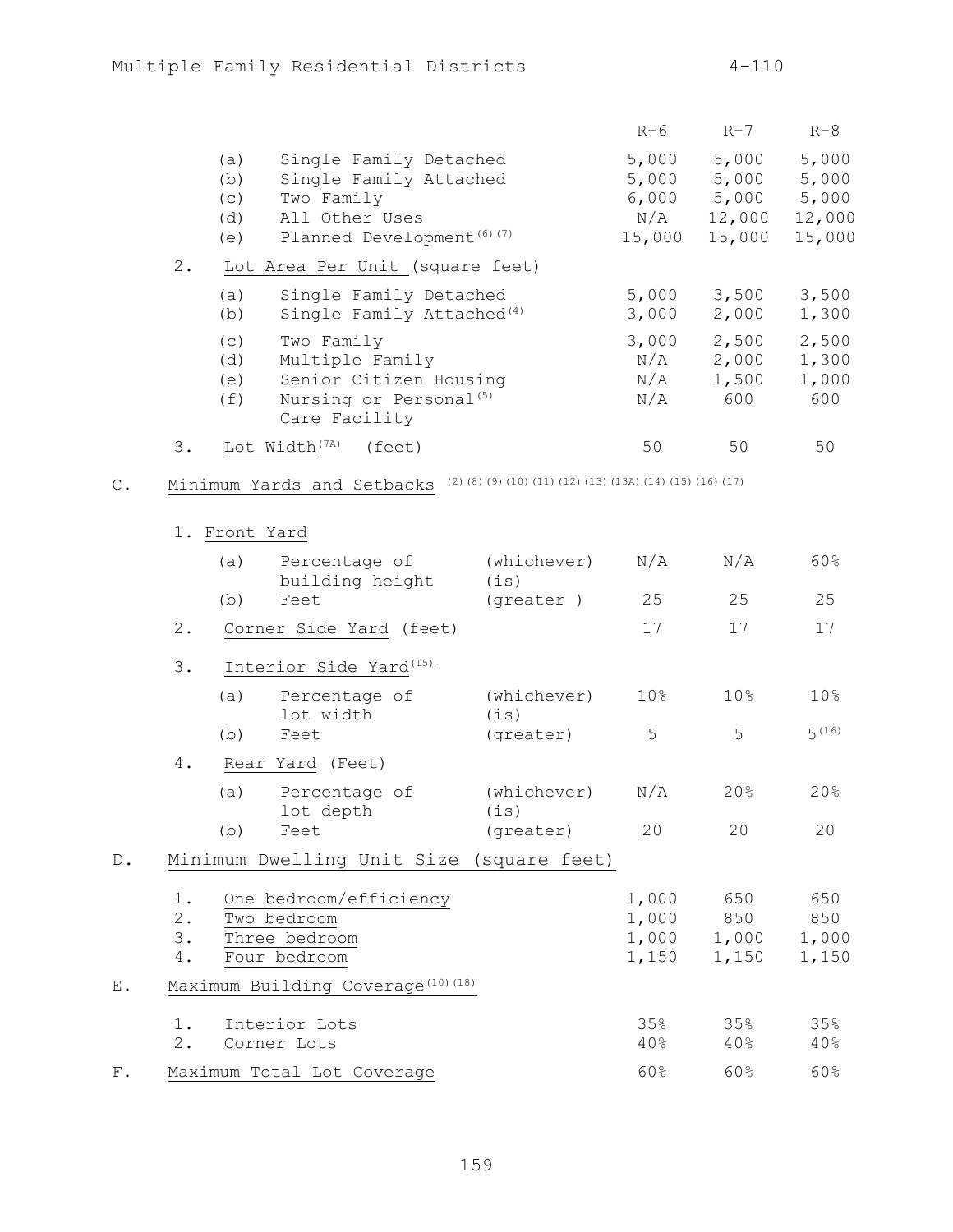- R-6 R-7 R-8
- G. Minimum Spacing Between Principal And Accessory Structures (feet)<sup>(19)</sup> 10 10 10
	- H. Exceptions and Explanatory Notes
		- 1. Height Limitation for Accessory Structures. No accessory structure shall exceed 15 feet in height measured from grade; provided, however, that flagpoles may extend to a height of 10 feet above the highest point of the roof of the principal structure, and the height of any antennas shall be governed by Subsection 9-101C of this Section. See Sections 9-101 and 9-104 for regulations applicable to residential recreational facilities, antennas, and antenna support structures.
		- 2. Height Adjustments in R-Planned Developments. no adjustment pursuant to Section 14-508 of this Code of the maximum allowable height requirement shall increase the maximum allowable height to more than the greater of five stories or 70 feet in any R-8 District, except that the maximum allowable height may be increased to the greater of seven stories or 90 feet in any R-8 District located north of Hillgrove Avenue and east of La Grange Road. No such adjustment shall be recommended or authorized except on the basis of the development's excellence in achieving the purposes for which planned developments may be approved pursuant to Section 14-502 of this Code and in satisfying the standards applicable to such developments as set forth in Section 14-505 of this Code. In determining whether such excellence has been shown, special consideration shall be given to the following factors:
			- (a) the amount of usable open space; and
			- (b) the extent of land dedication for public building sites and open space; and
			- (c) the quality and extent of landscaping, including special elements such as water features and public art; and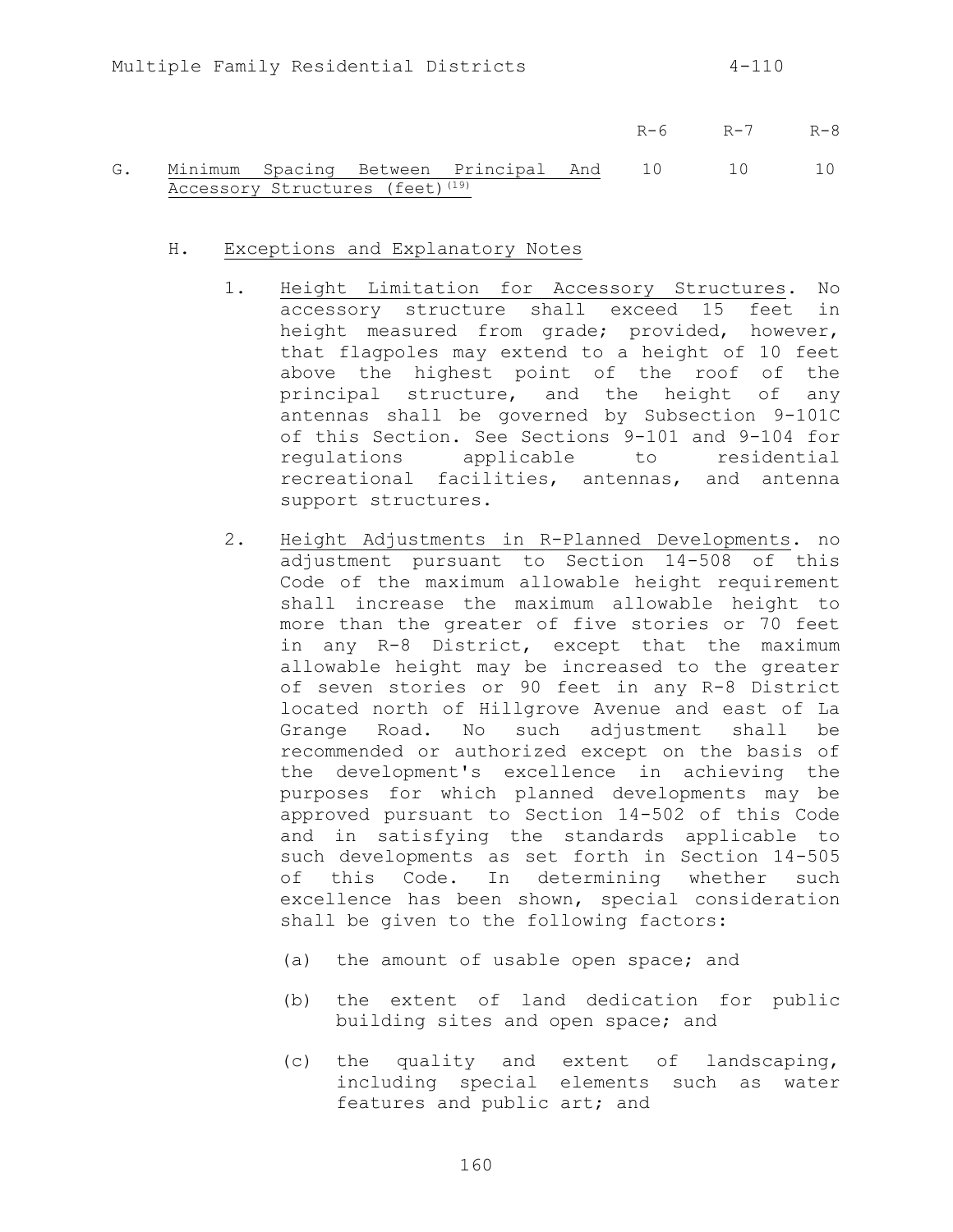- (d) the quality and extent of recreational facilities such as swimming pools, tennis courts, playgrounds, and other residential recreational facilities; bicycle, hiking, and jogging trails; and community centers; and
- (e) the quality of design of vehicular circulation elements and parking lots and areas; and
- (f) the care taken to maximize energy conservation in site design, building design, and building systems;
- (g) the quality of roof design and finishes in terms of consistency with an attractive residential setting and the avoidance of flat roofs.
- 3. Nonconforming Lots. See Section 12-105 of this Code for lot requirements with respect to, nonconforming lots of record.
- 4. Lot Area Per Unit for Single Family Attached Dwellings. In the case of single family attached dwellings, the lot area per unit requirements shall be applied with respect to the entire dwelling and the zoning lot on which the dwelling is located and shall not apply to individual lots on which the individual dwelling units within such dwelling are located.
- 5. Calculation of Nursing or Personal Care Facility Density. Each patient bed in a nursing or **personal** care facility, whether in a private, semi-private, or dormitory room, shall be counted as one dwelling unit. In addition, each dwelling unit occupied or available for occupancy by staff of the nursing or personal care facility shall be counted as one dwelling unit.
- 6. Clustering in Planned Developments. In planned developments, minimum lot size per unit requirements are intended only as a limit on overall development density and not as a requirement that each individual unit be placed on a lot of the specified size. In other words,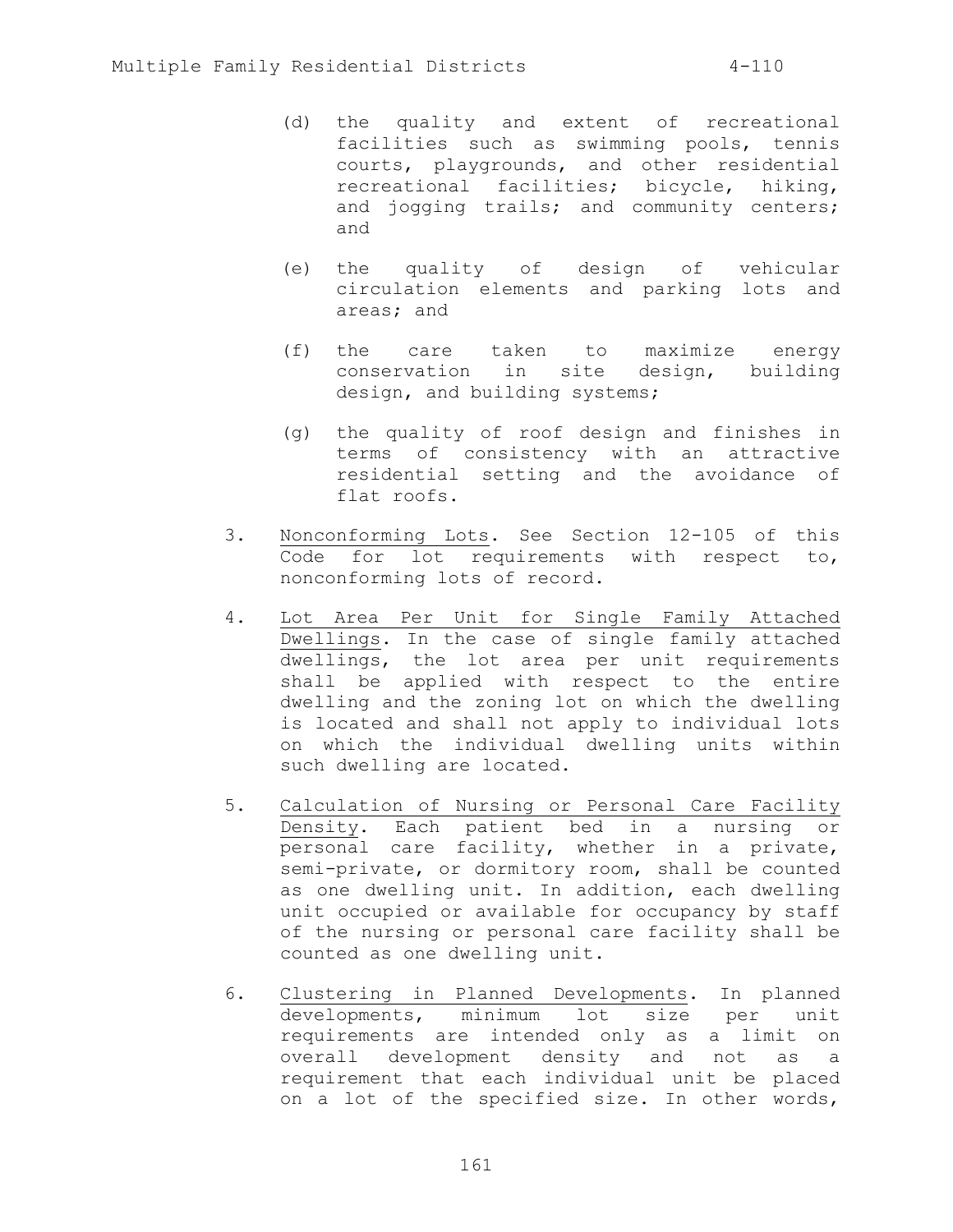units may be clustered together so long as sufficient common open space is provided within the development to meet the average minimum lot size requirement of the development taken as a whole.

7. (A) Lot Width for Single Family Attached Dwellings: In the case of a single family attached dwellings, the lot width requirement shall be applied with respect to the entire zoning lot on which the dwelling is located and shall not apply to the individual lots on which the individual dwelling units within such dwelling are located.

Density Adjustments in Planned Developments. No adjustment pursuant to Section 14-508 of this Code of density in planned developments shall reduce the lot area per dwelling unit requirement to less than the following values:

| District | Minimum Square Feet |  |  |
|----------|---------------------|--|--|
|          | Per Unit            |  |  |
| $R-6$    | 1,200               |  |  |
| $R - 7$  | 1,100               |  |  |
| $R - 8$  | 91 N                |  |  |

No such adjustment shall be recommended or authorized except on the basis of the development's excellence in achieving the purposes for which planned developments may be approved pursuant to Section 14-502 of this Code and in satisfying the standards applicable to such developments as set forth in Section 14-505 of this Code. In determining whether such excellence has been shown, special consideration shall be given to the following factors:

- (a) the amount of usable open space; and
- (b) the extent of land dedication for public building sites and open space; and
- (c) the quality and extent of landscaping including special elements such as water features and public art; and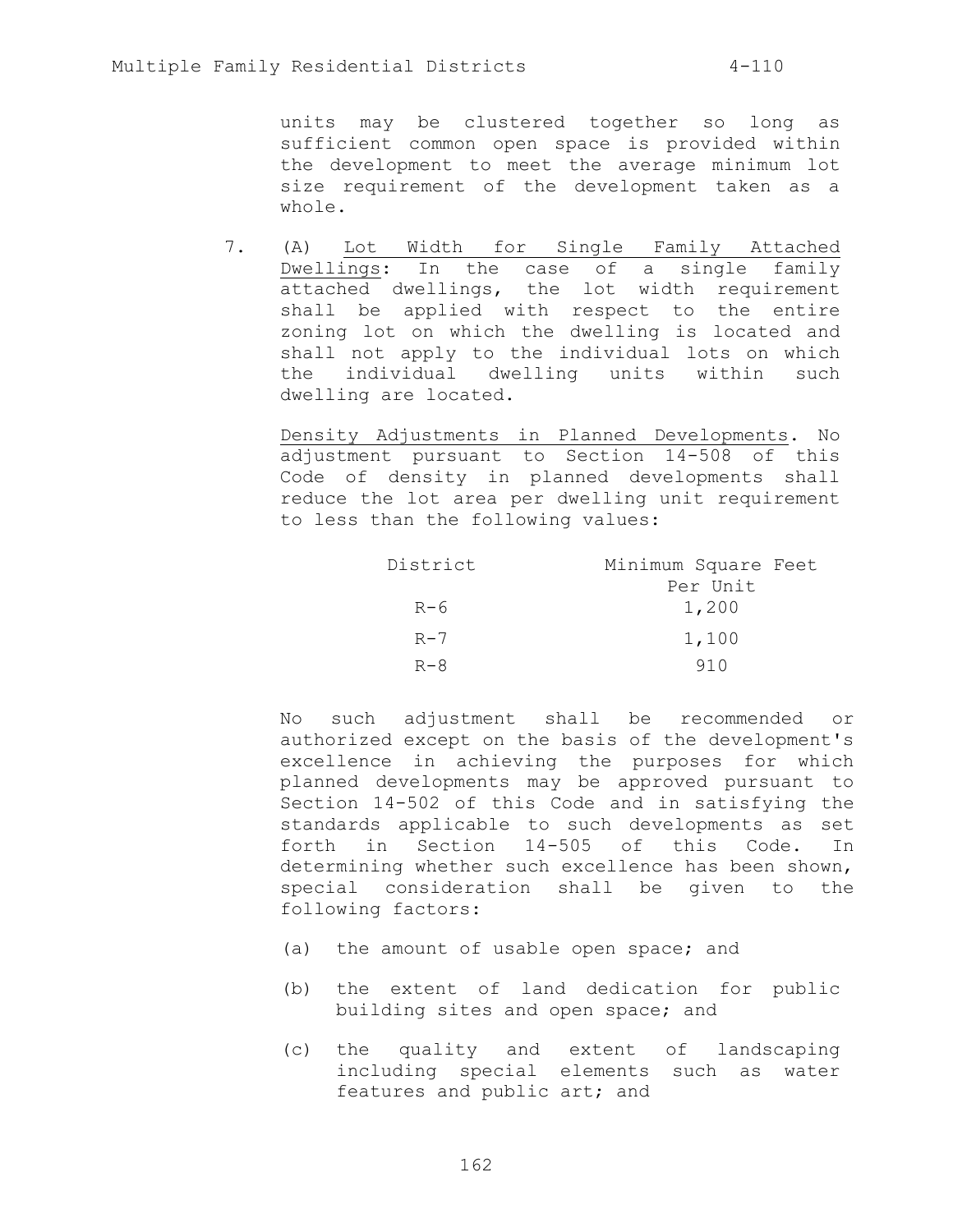- (d) the quality and extent of recreational facilities such as swimming pools, tennis courts, playgrounds, and other residential recreational facilities; bicycle, hiking, and jogging trails; and community centers; and
- (e) the quality of design of vehicular circulation elements and parking lots and areas; and
- (f) the care taken to maximize energy conservation in site design, building design, and building systems; and
- (g) the quality of roof design and finishes in terms of consistency with an attractive residential roof setting and the avoidance of flat roofs.
- 8. Special Yard and Setback Requirements in Planned Developments. Special landscaping, perimeter open space, setback, and spacing requirements for planned developments are set forth in Paragraphs 14-505B6 and 14-505B7 of this Code. Such requirements shall not be waived except as provided in, and in accordance with the standards set forth in Section 14-505 of this Code.
- 9. Visibility Across Corners. Notwithstanding any other provision of this Code to the contrary, nothing shall be erected, placed, planted, allowed to grow, or maintained on any corner lot in any R-6, R-7, or R-8 District in violation of the standards established in Chapter 154 of the La Grange Municipal Code.
- 10. Exceptions for Swimming Pools and Decks. Coverage by a deck or a swimming pool built entirely at and below grade is not included in the calculation of building coverage. See Subsection 16-102B, definition of "Building Coverage, "for an exception from the Maximum Building Coverage requirement for swimming pools and decks. A swimming pool is included in the calculation of Lot Coverage, and a deck also may be included in that calculation—see Subsection 16-102L for the definition of "Lot Coverage" and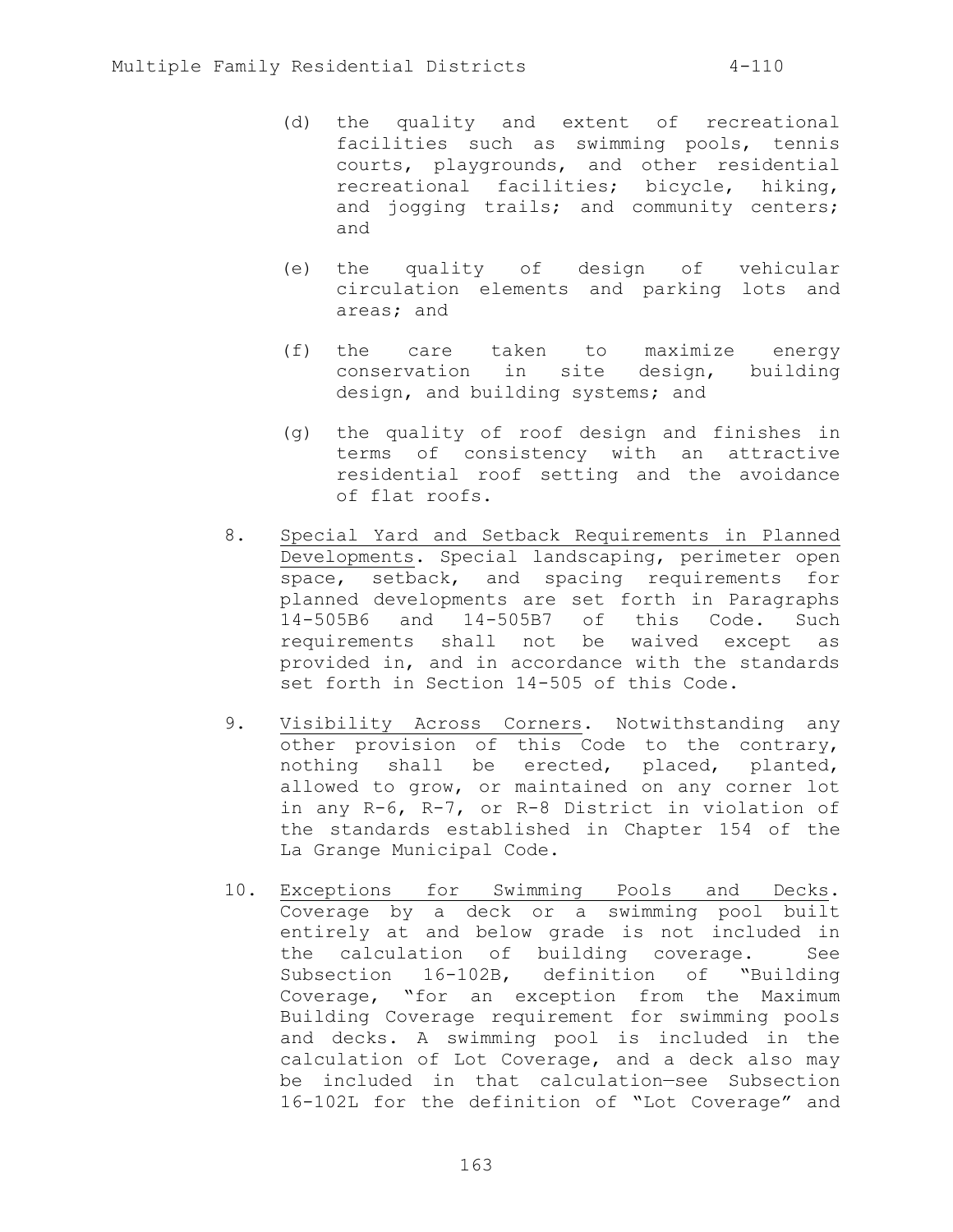Subsection 16-102I for the definition of "Impervious Surface."

- 11. Special Setbacks for Signs. Special setbacks established for some signs in Article XI of this Code shall control over the yards and setbacks established in the table.
- 12. Specified Structures and Uses in Required Yards. The following structures and uses, except as limited below, may be located in any required yard:
	- (a) Statuary and ornamental light standards having a height of 10 feet or less; and
	- (b) Arbors and trellises having a height of 10 feet or less, but not in any front yard; and
	- (c) Awnings, canopies, eaves, and gutters projecting not more than three feet from an exterior wall of any principal structure and not more than one foot from an exterior wall of any accessory structure, but in no event closer than three feet from any lot line; and
	- (d) Bay windows and balconies projecting not more than two feet from an exterior wall in the R-6 District or three feet from an exterior wall in the R-7 and R-8 Districts, for a distance not more than 1/3 of the length of such wall in any front or rear yard; provided that such projections shall come entirely within planes drawn from the main corners of the building at an interior angle of 22 V2 degrees with the wall in question; and
	- (e) Chimneys, flues, belt courses, leaders, sills, pilasters, lintels, ornamental features, cornices, and the like projecting not more than one and one-half feet from any exterior wall but in no event closer than three feet from any lot line; and
	- (f) Outside stairways projecting from an exterior wall not more than three feet and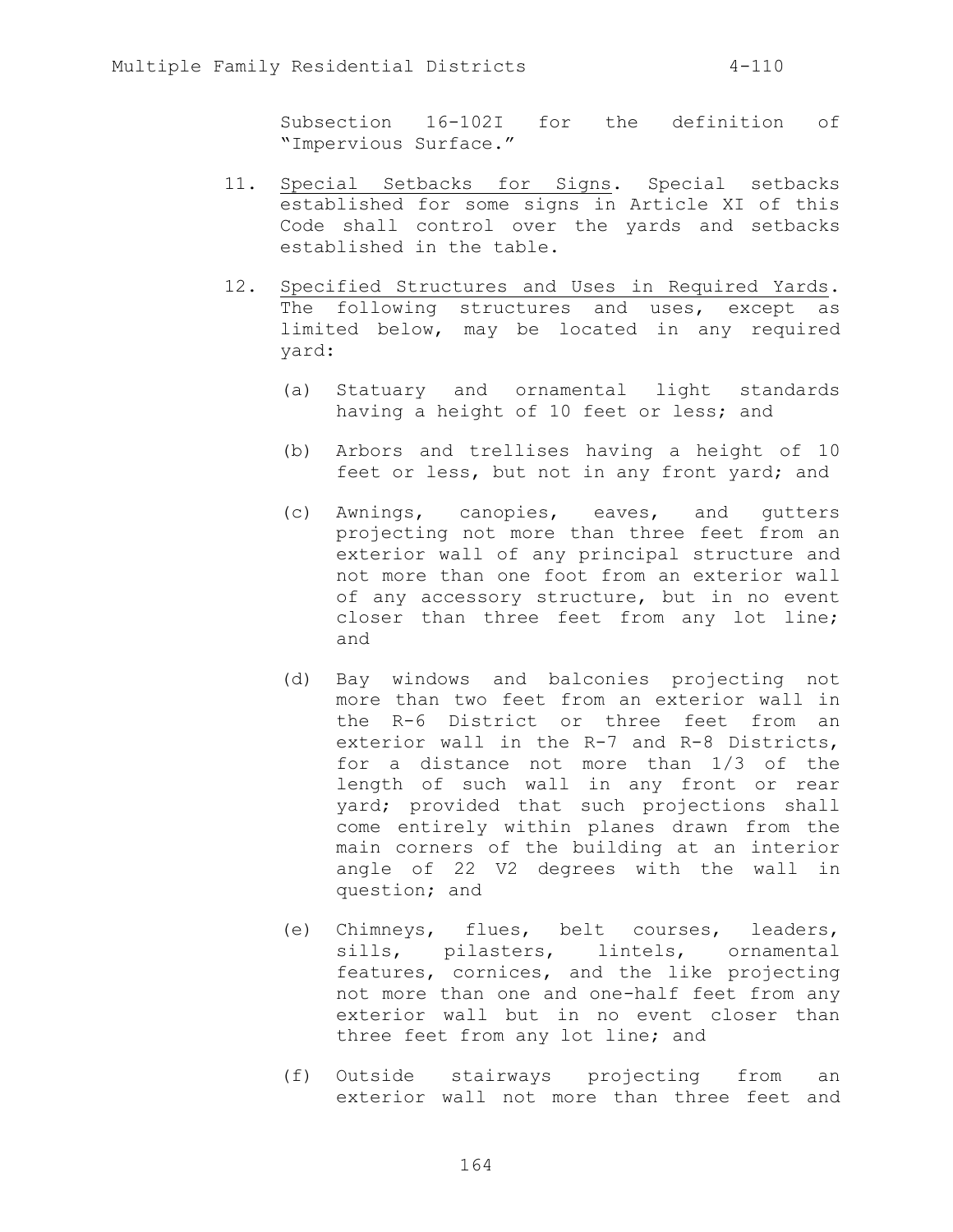having a height of four feet or less, but not in any side yard; and

- (g) Flagpoles having a height of 15 feet or less; and
- (h) Non-mechanical laundry drying equipment, but only in rear yards; and
- (i) Heating and air conditioning equipment, but only in rear yards; and
- (j) Recreational devices, except in front yards; provided however that freestanding basketball standards are not governed by this section; and
- (k) Animal exercise areas, but only in rear yards and not closer than three feet from any lot line; and
- (l) Fences, walls, and hedges, subject to the limitations of Sections 9-104 and 9-105 of this Code; and
- (m) Parking areas and lots, except in front yards and subject to the limitations of Paragraph 9-101C4 and Section 10-101 of this Code.
- 13. Special Setbacks from La Grange Road. Notwithstanding any other provision of this Code to the contrary, in the area lying between 47th Street and the southerly limits of the Village, no building or other structure in any area now or hereafter zoned in the R-6, R-7, or R-8 Districts shall have any wall or other portion of such building or structure within 75 feet of the centerline of La Grange Road.
- 14. Platted Building Lines. See Subsection 15-101F of this Code.
	- A. Yards and Setbacks for Single Family Attached Dwellings: In the case of single family attached dwellings, the minimum yard and setback requirements shall be applied with respect to the entire dwelling and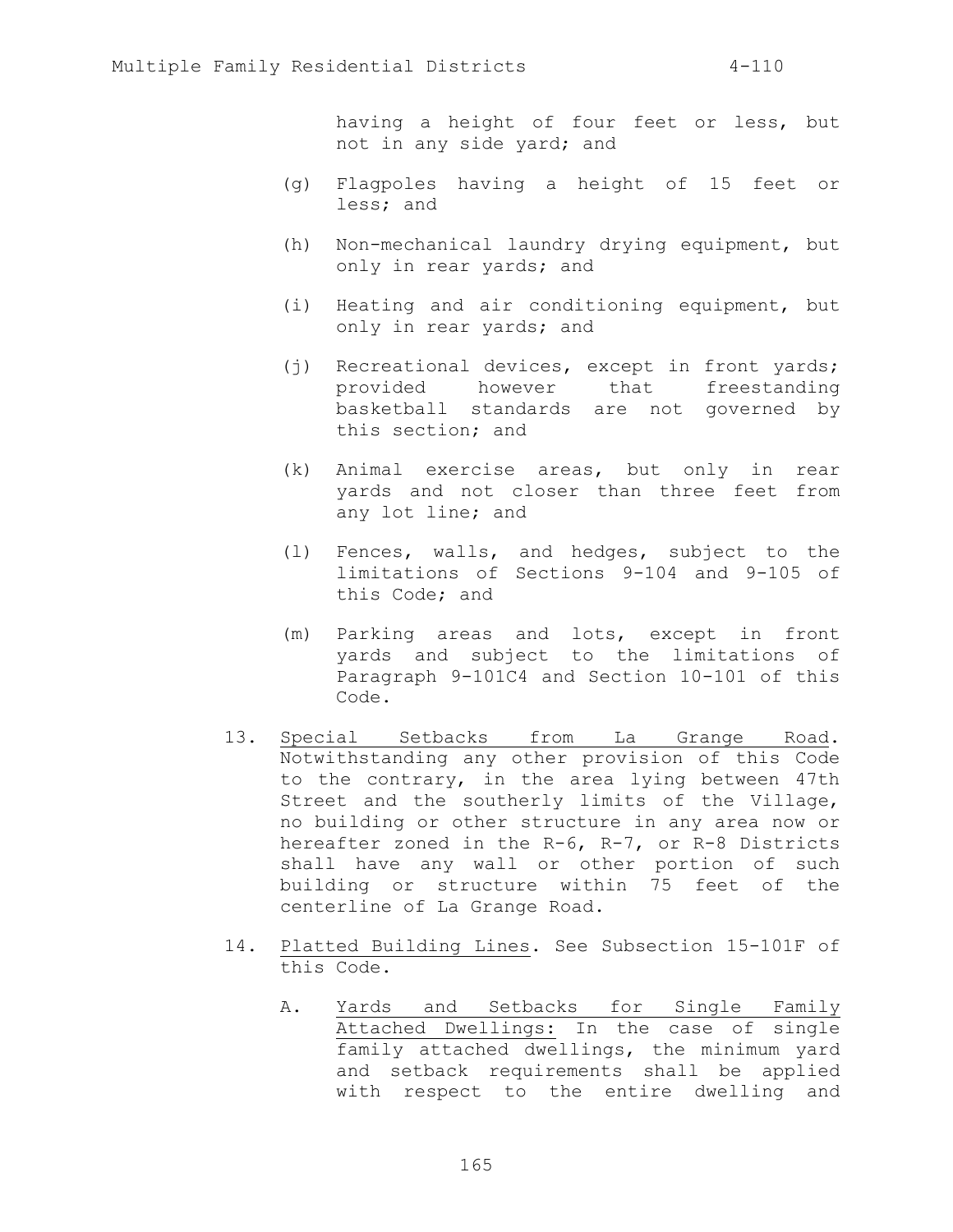zoning lot on which it is located and not to individual dwelling units within such dwelling.

- 15. Front Yard Reduction Next to Existing Structures or Vacant Lots. The minimum required front yard for a lot in a multiple family residential district may be reduced under the following circumstances;
	- (a) If the subject lot abuts, on both sides, lots that already have been developed with residential uses, then the minimum front yard requirement for the subject lot may be reduced to the average of the setbacks of the buildings on the two abutting lots, but only if such average is less than the otherwise required minimum front yard and provided, however, that no such front yard shall be less than 25 feet.
	- (b) If the subject lot abuts a vacant lot, a nonresidential use, or a street on one or both sides, then the minimum front yard applicable to the subject lot may be reduced to the average of (i) the setback of the building on any abutting developed lot and (ii) the required minimum front yard in the zoning district in which the subject lot is zoned, but only if such average is less than the otherwise required minimum front yard and provided, however, that no such front yard shall be less than 25 feet.
- 16. Side and Rear Yard regulations for Accessory Uses and Structures. Except as otherwise provided herein, parking areas wherever located and other detached accessory uses and structures when entirely located within the rear 30 feet of a lot shall not be required to maintain an interior side or rear yard in excess of three feet. This regulation shall not apply to residential recreational facilities or antennas and antenna support structures. No accessory structure or use, or combination of such structures or uses, located within an otherwise required side or rear yard pursuant to this Paragraph shall occupy more than 50 percent of any such required yard. See